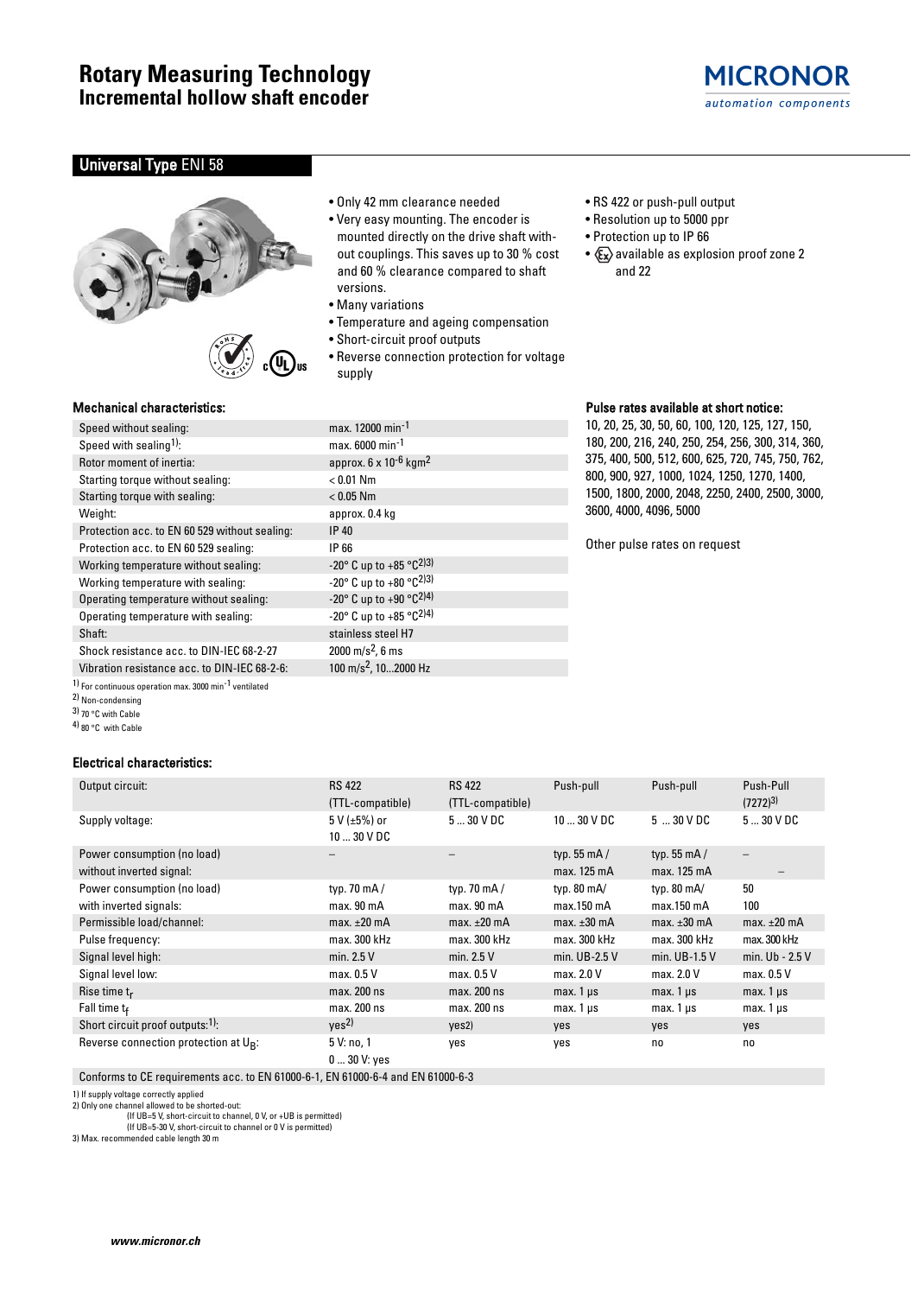### Universal Type ENI 58

### **Terminal assignment**

| Sig.:             | 0 <sup>V</sup> | 0 <sup>V</sup>           | $+U_B$    | $+U_B$            | $\mathsf{A}$ | _<br>n | D<br>D | D  |    | -         |                 |
|-------------------|----------------|--------------------------|-----------|-------------------|--------------|--------|--------|----|----|-----------|-----------------|
|                   |                | າ\<br>Sens <sup>2)</sup> |           | Sens <sup>2</sup> |              |        |        |    |    |           |                 |
| 12 pin plug, Pin: | 10             | 11<br>ш                  | 12        |                   |              |        |        |    |    |           | PH <sup>1</sup> |
| Col.:             | WH             | <b>GY PK</b>             | <b>BN</b> | <b>BU RD</b>      | GN           | YE     | GY     | PK | BU | <b>RD</b> |                 |
|                   |                |                          |           |                   |              |        |        |    |    |           |                 |

1) PH = Shield is attached to connector housing

2) Sensor cables are connected to the supply voltage internally if long feeder cables are involved they can be used to adjust or control the voltage at the encoder

- If sensor cables are not in use, they have to be insulated or 0 V<sub>Sensor</sub> has to be connected to 0 V and U<sub>BSensor</sub> has to be connected to  $U_{\rm B}$ 

- Using RS 422 outputs and long cable distances, a wave impedance has to be applied at each cable end. ed outputs before initial startur

## **Dimensions** Bracket Type 1







Note: minimum insertion depth  $1.5 \times D$ <sub>hollow shaft</sub>

#### Mounting advice:

 $572$ 

 $\overline{c}$ 5  $45^{+0.3}$  $45.8^{\pm0.3}$ 

- 1) The brackets and shafts of the encoder and drive should not both be rigidly coupled together at the same time.
- 2) When mounting a hollow shaft encoder, we recommend using a torque stop pin that fits into the torque stop slot or a stator coupling.
- 3) When mounting the encoder ensure the dimension Lmin. is greater than the axial maximum play of the drive. Otherwise there is a danger that the device could mechanically seize up.